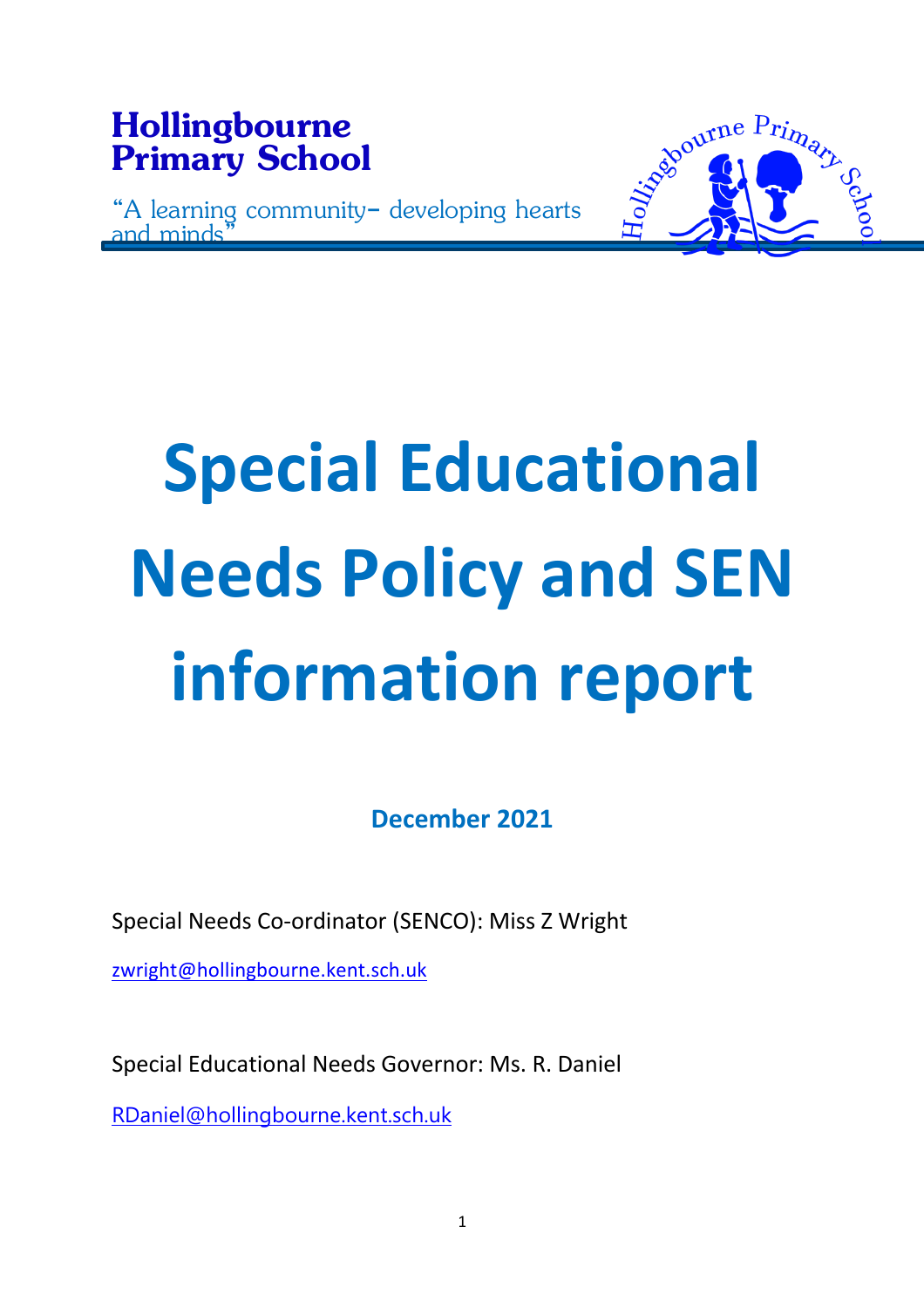This policy is written in line with the requirements of: -

Children and Families Act 2014

SEN Code of Practice 2015

- SI 2014 1530 Special Educational Needs and Disability Regulations 2014 Part 3 Duties on Schools – Special Educational Needs Co-ordinators Schedule 1 regulation 51– Information to be included in the SEN information report
	- Schedule 2 regulation 53 Information to be published by a local authority in its local offer

Equality Act 2010

Schools Admissions Code, DfE 1 Feb 2012

SI 2012 1124 The School Information (England) (Amendment) Regulations 2012

SI 2013 758 The School Information (England) (Amendment) Regulations 2013

This policy should be read in conjunction with the following school policies:

Pastoral and Behaviour Policy, Equality Policy, Safeguarding Policy, E- Safety Policy and Supporting Pupils at School with Medical Conditions Policy.

This SEN policy was developed by the SENCO, Headteacher and the SEN Representative from the governing body and parents of children with special educational needs. The policy is available on the school website. The policy will be reviewed annually.

## **Definition of SEN**

A child or young person has SEN if they have a learning difficulty or disability which calls for special educational provision to be made for him or her.

A child of compulsory school age or a young person has a learning difficulty if he or she:

- (a) Has a significantly greater difficulty in learning than the majority of others of the same age; or
- *(b)* Has a disability which prevents or hinders him or her from making use of facilities of a kind generally provided for others of the same age in mainstream schools or mainstream post-16 institutions. *SEN Code of Practice (2015, p 15)*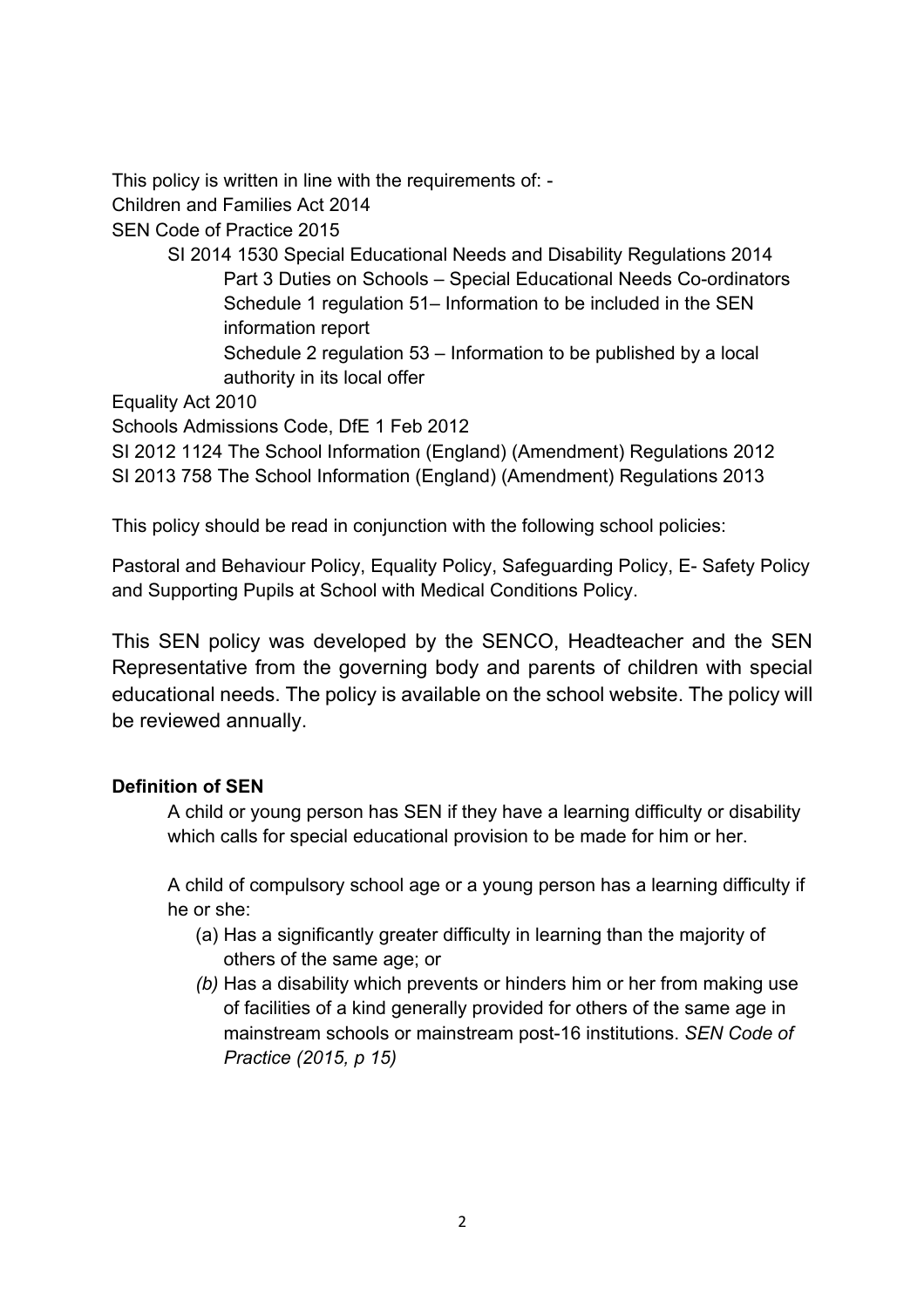#### **Definition of disability**

Many children and young people who have SEN may also have a disability under the Equality Act 2010 – that is'…a physical or mental impairment which has a long-term and substantial adverse effect on their ability to carry out normal day-to-day activities'. This definition provides a relatively low threshold and includes more children than many realise: 'long-term' is defined as 'a year or more' and 'substantial' is defined as 'more than minor or trivial' *SEN Code of Practice (2015, p16)*

#### *1 The kinds of special educational need for which provision is made at the school*

At Hollingbourne Primary School we can make provision for every kind of frequently occurring special educational need without a statement of special educational needs / Education, Health and Care Plan, for instance dyslexia, dyspraxia, speech and language needs, autistic spectrum continuum, learning difficulties and behaviour difficulties and pupils with a hearing impairment. There are other kinds of special educational need which do not occur as frequently and with which the school is less familiar, but we can access training and advice so that these kinds of needs can be met.

The school also currently meets the needs of pupils with a statement of special educational need / Education, Health and Care plan with the following kinds of special educational need including pupils with autism or ADHD. Decisions on the admission of pupils with a statement of special educational need / Education, Health and Care plan are made by the Local Authority.

The admission arrangements for pupils without a statement of special educational needs / Education, Health and Care Plan do not discriminate against or disadvantage disabled children or those with special educational needs.

## *2 Information about the policy for identification and assessment of pupils with SEN*

At Hollingbourne Primary School we monitor the progress of all pupils four times a year to review their academic progress. We also use a range of assessments with all the pupils at various points in the year eg Y1 phonics screening, speech link, language link, spelling age, reading age.

Where progress is not sufficient, even if special educational need has not been identified, we put in place extra support to enable the pupil to catch up. Examples of extra support are interventions either in a group or 1:1 with a specific focus. This can be a maths, spelling, phonics focus, Toe by Toe for reading. We also support pupils with their well-being and offer social skills groups and Lego Therapy groups. For sensory and physical needs, we offer Clever Fingers and Sensory Circuits. Please see full details of **all interventions** available at Hollingbourne at the end of this document.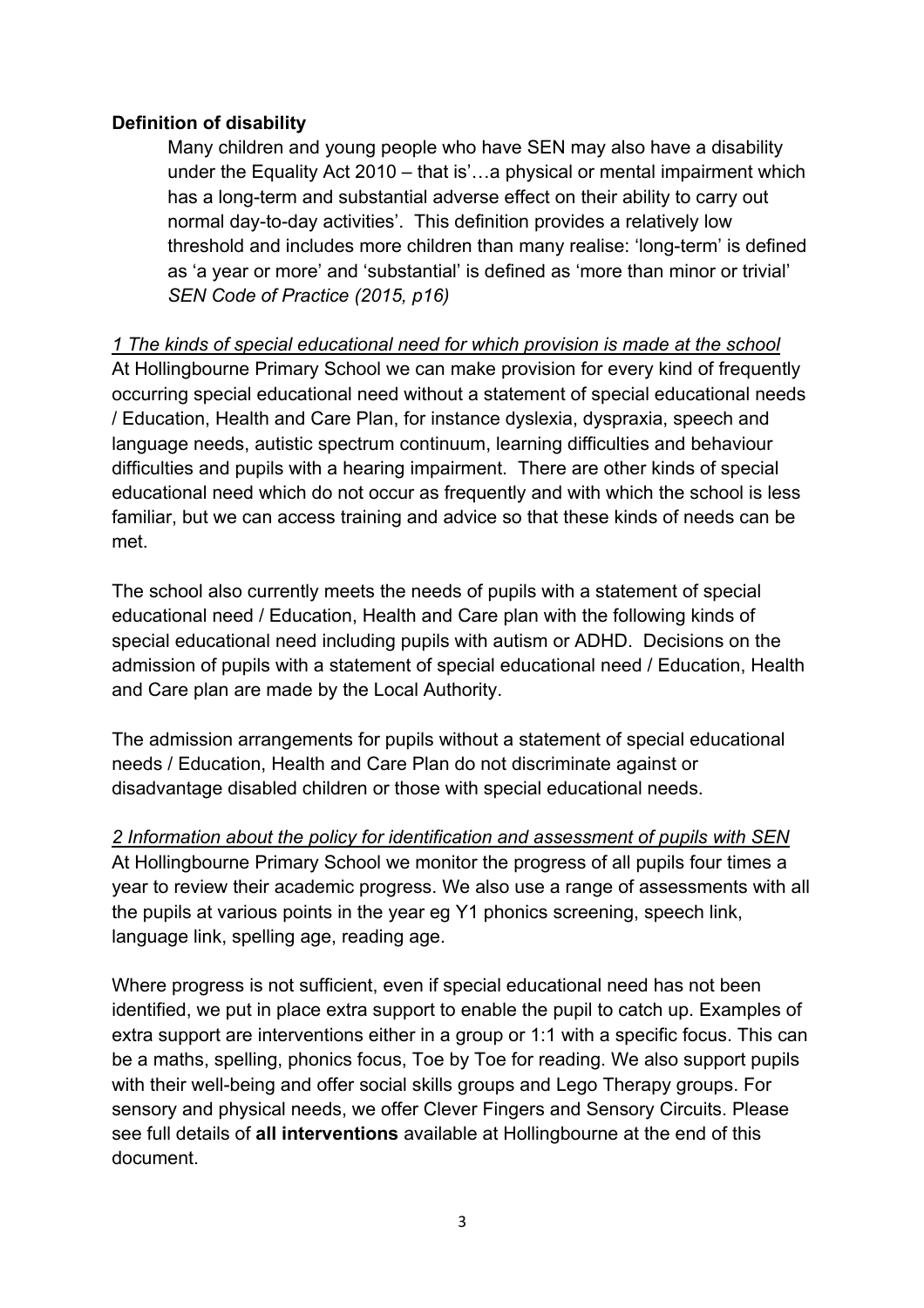Some pupils may continue to make inadequate progress, despite high-quality teaching targeted at their areas of weakness. For these pupils, and in consultation with parents, we will use a range of assessment tools to determine the cause of the learning difficulty. Our SENCo also has access to more detailed assessment tools which are used prior to taking a child to LIFT. These include: EVT 2 Expressive Vocab test, BPVS III British Picture Vocab Scale, RAVENS CVS(Vocab scale), RAVENS CPM(progressive matrices- non-verbal) and BOXALL.

We have access to external advisors who are able to use and interpret the afore mentioned assessment tools.

The purpose of this more detailed assessment is to understand what additional resources and different approaches are required to enable the pupil to make better progress. These will be shared with parents, put into a SEN support plan and reviewed regularly, and refined / revised if necessary. At this point we will have identified that the pupil has a special educational need because the school is making special educational provision for the pupil which is additional and different to what is normally available.

If the pupil is able to make good progress using this additional and different resource (but would not be able to maintain this good progress without it) we will continue to identify the pupil as having a special educational need. If the pupil is able to maintain good progress without the additional and different resources he or she will not be identified with special educational needs. When any change in identification of SEN is changed parents will be notified.

We will ensure that all teachers and support staff who work with the pupil are aware of the support to be provided and the teaching approaches to be used.

# *3 Information about the school's policies for making provision for pupils with special educational needs whether or not they have EHC Plans, including*

*3a How the school evaluates the effectiveness of its provision for such pupils* Each review of the SEN support plan will be informed by the views of the pupil, parents and class/subject teachers and the assessment information from teachers which will show whether adequate progress is being made.

The *SEN Code of Practice (2015, 6.17)* describes inadequate progress thus:

- Is significantly slower than that of their peers starting from the same baseline
- Fails to match or better the child's previous rate of progress
- Fails to close the attainment gap between rate of progress
- Widens the attainment gap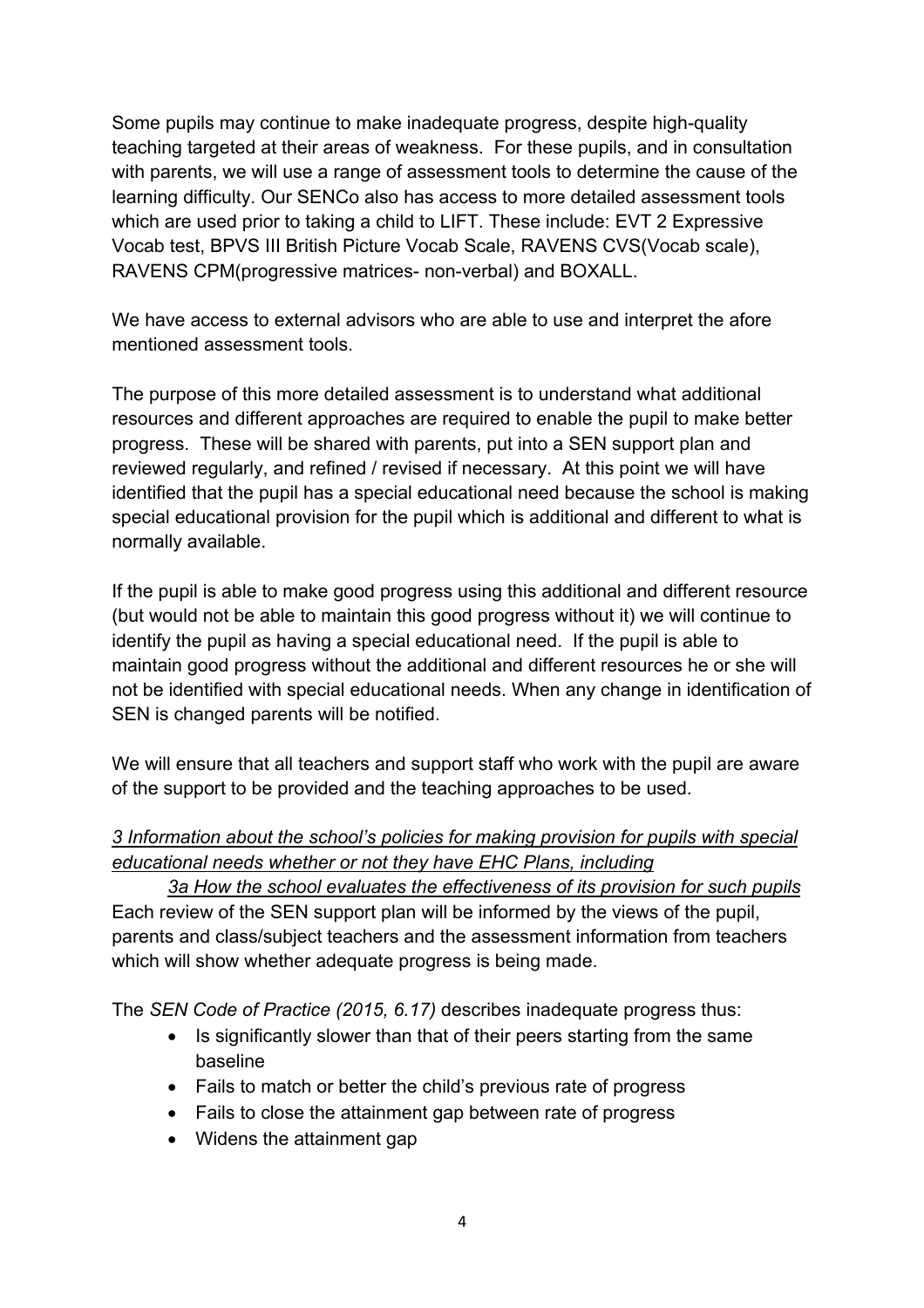For pupils with or without a statement of special educational needs / Education, Health and Care Plan there will be an annual review of the provision made for the child, which will enable an evaluation of the effectiveness of the special provision. The collation of all annual review evaluations of effectiveness will be reported to the governing body.

## *3b the school's arrangements for assessing and reviewing the progress of pupils with special educational needs*

We will follow the graduated approach and the four-part cycle of assess, plan, do, review. Every pupil in the school has their progress tracked four times per year. In addition to this, pupils with special educational needs may have more frequent assessments of reading age, spelling age etc. The assessments we use at Hollingbourne Primary School are listed in section 2. Using these it will be possible to see if pupils are increasing their level of skills in key areas.

If these assessments do not show adequate progress is being made the SEN support plan will be reviewed and adjusted.

*3c the school's approach to teaching pupils with special educational needs* High quality teaching, differentiated for individual pupils, is the first step in responding to pupils who have or may have SEN. Additional intervention and support cannot compensate for a lack of good quality teaching. Schools should regularly and carefully review the quality of teaching for all pupils, including those at risk of underachievement. This includes reviewing and, where necessary, improving, teachers' understanding of strategies to identify and support vulnerable pupils and their knowledge of the SEN most frequently encountered *SEN Code of Practice (2015, 6.37)*

In Hollingbourne Primary School the quality of teaching is judged to be *good*.

We follow the Mainstream Core Standards advice developed by Kent County Council to ensure that our teaching conforms to best practice.

https://www.kelsi.org.uk/ data/assets/pdf file/0004/117256/Special-educationalneeds-mainstream-core-standards.pdf

https://www.kelsi.org.uk/ data/assets/pdf file/0005/117257/Special-educationalneeds-mainstream-core-standards-guide-for-parents.pdf

In meeting the Mainstream Core Standards the school employs some additional teaching approaches, as advised by internal and external assessments e.g. one to one tutoring / precision teaching / mentoring, small group teaching, use of ICT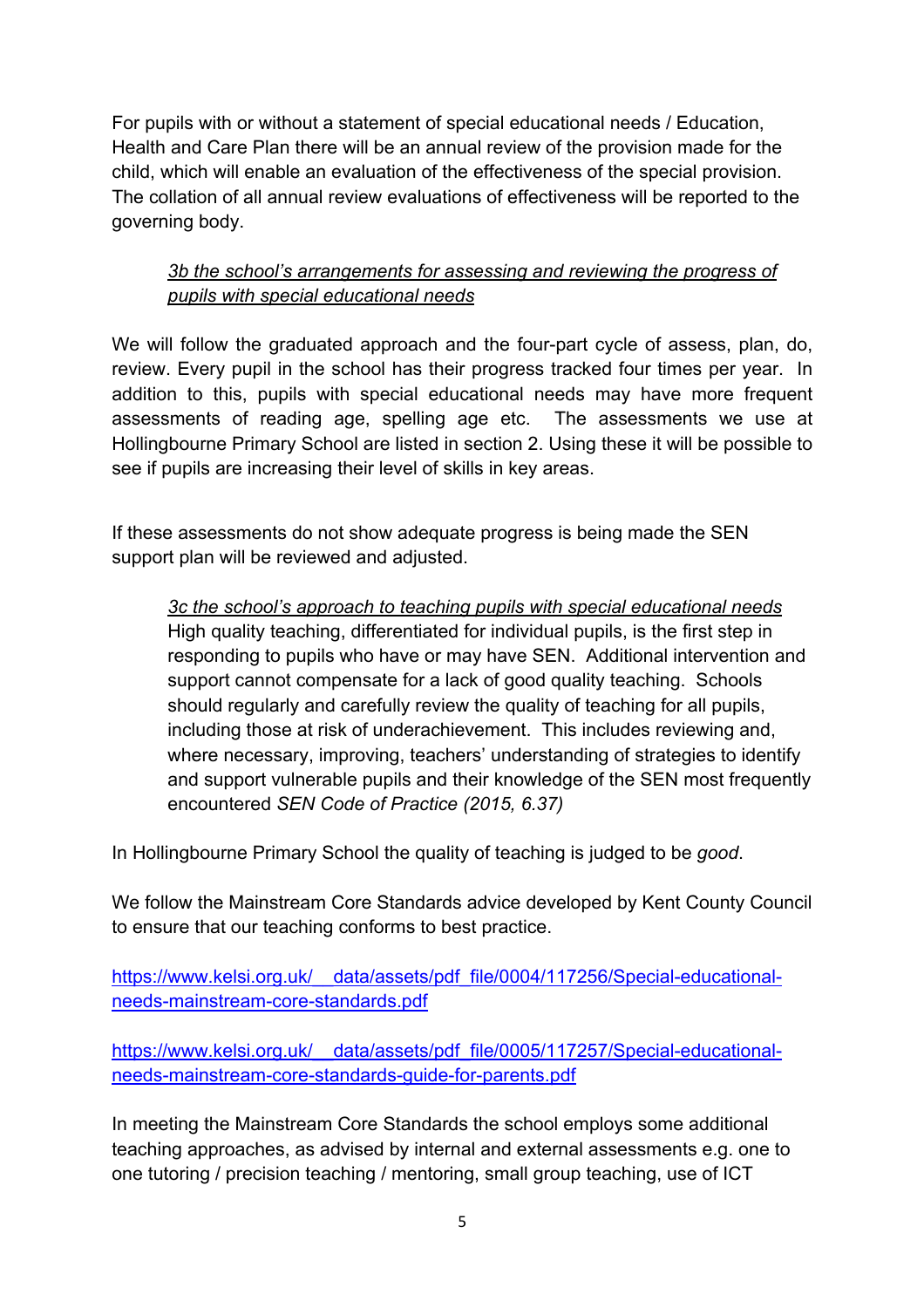software learning packages. These are delivered by additional staff employed through the funding provided to the school as 'notional SEN funding.'

## *3d how the school adapts the curriculum and learning environment for pupils with special educational needs*

At Hollingbourne Primary School we follow the advice in the Mainstream Core Standards on how to adapt the curriculum and the learning environment for pupils with special educational needs. We also incorporate the advice provided as a result of assessments, both internal and external, and the strategies described in statements of special educational needs / Education, Health and Care Plans.

As part of our requirement to keep the appropriateness of our curriculum and learning environment under review the Governors have recently made the following improvements as part of the school's accessibility planning: This has included:

The re-decoration in both Cherry and Beech class and new flooring in Cherry and reorganisation of resources. In addition, new sheds have replaced old ones that store PE equipment. Also, a new trolley has been provided for pupil's which offers equipment for activities at play times and lunch times. This is kept in the hall and can be independently accessed by the children. A campfire with a cover has been introduced and is in frequent use, enabling outside learning and skills not experience din the classroom. The old ICT room has been divided in to two, to enable further small group learning to take place, The Headteacher's office has been re-located downstairs, thus improving communication. On-going adaptations have been made to the school during COVID times to ensure the health and safety of all.

Changes to the curriculum have included additions to class planning which includes careful skill and knowledge development for all areas of the curriculum studies. The school have purchased **Purple Mash** which is accessed online. It offers resources, activities and planning for all subjects across all age ranges. It can be accessed online by teachers and all pupils to engage in. It can also be used for home learning when teachers use Microsoft Teams during this pandemic time.

In addition, the school has also purchased **Sir Linkalot,** an on-line spelling resource. It is described as: *'revolutionising how children learn the key elements of literacy: spelling common exception words; homophones, vocabulary, punctuation, grammar, rules, patterns and etymology. A game-changer for dyslexics.'*

We also have improved links with **parents and the community** through communication on **Microsoft Teams** since the beginning of the COVID outbreak. The i-pads for staff and children's use have enhanced the teaching and use of IT spanning all areas of the curriculum. They have also proved hugely beneficial for pupils who have struggled physically with writing eg when a child broke their arm. It is hoped that further i-pads or laptops will be purchased in the near future. Parents also can communicate via Twitter and e-mail via our website.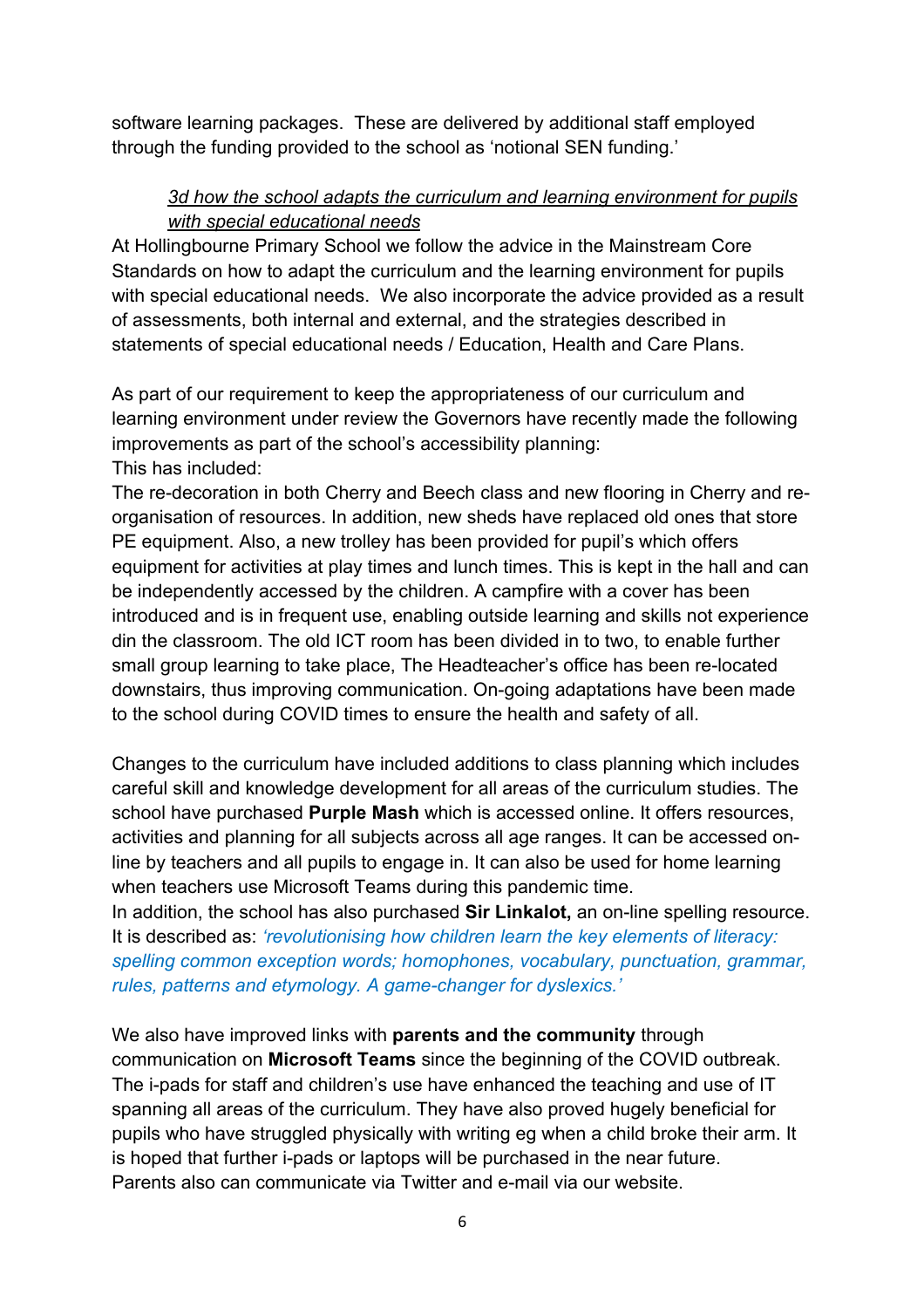Training for staff has included: safeguarding updates, PREVENT training and hearing impairment training from the specialist teaching service. In addition, individual staff have attended courses and training which is always cascaded to other members of staff. This has included courses on: Dyslexia, ADHD, Clever Fingers and Well-being first aid, Lego Therapy and Sensory Circuits and sensory regulation. The SENCO has attended the following training: Language for Learning, Drawing and Talking therapy, ASD and ADHD Awareness, Dyslexia friendly classrooms, selective mutism, Boxall Profile training, sensory processing difficulties, speech sound production and refusers to returners training.

Governors meet regularly and identify that the following aspects of the school need to be improved. This is part of our School Improvement Plan (SIP). With regards to SEN, the SENCo attends SEN updates regularly throughout the year.

#### *3e additional support for learning that is available to pupils with special educational needs*

As part of our budget we receive 'notional SEN funding'. This funding is used to ensure that the quality of teaching is good in the school and that there are sufficient resources to deploy additional and different teaching for pupils requiring SEN support. The amount of support required for each pupil to make good progress will be different in each case and a full list of the interventions we can offer follows this policy. In very few cases a very high level of resource is required. The funding arrangements require schools to provide up to £6000 per year of resource for pupils with high needs, and above that amount the Local Authority should provide top up to the school. This is referred to as High Needs Funding top up and schools can make an application for this on an individual pupil basis.

## *3f how the school enables pupils with special educational needs to engage in activities of the school (including physical activities) together with children who do not have special educational needs*

All clubs, trips and activities offered to pupils at Hollingbourne Primary School are available to pupils with special educational needs either with or without a statement of special educational needs / Education, Health and Care Plan. Where it is necessary, the school will use the resources available to it to provide additional adult support to enable the safe participation of the pupil in the activity

## *3g support that is available for improving the emotional and social development of pupils with special educational needs*

At Hollingbourne Primary School we understand that an important feature of the school is to enable all pupils to develop emotional resilience and social skills, both through direct teaching for instance lessons and assemblies around Growth Mind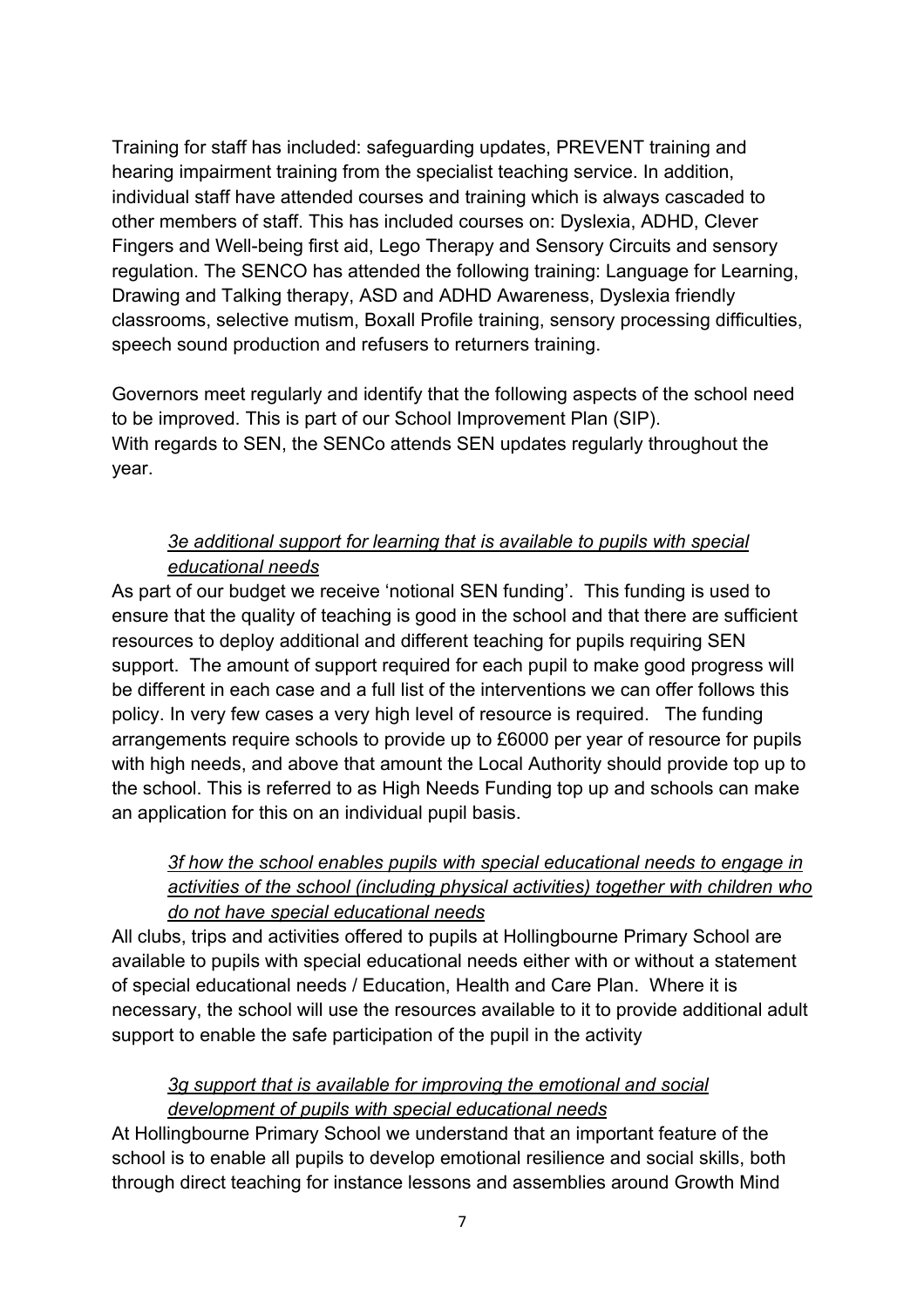Set. Hollingbourne have embedded this into every child's school day. Acknowledgement of positive behaviours are encouraged, noted and rewarded both within a working day and at social times. Similarly, these skills are taught indirectly with every conversation adults may have with pupils throughout the day.

For some pupils with the most need for help in this area we also can provide the following list e.g. access to counsellor, mentor time with TAs, SENCO or a member of senior leadership team, external referral to CAMHs, time-out space for pupil to use when upset or agitated etc.

Pupils in the early stages of emotional and social development because of their special educational needs will be supported to enable them to develop and mature appropriately. This will usually require additional and different resources, beyond that required by pupils who do not need this support.

#### *4 The name and contact details of the SEN Co-ordinator*

The SENCO at Hollingbourne Primary School is Miss Zoe Wright, who is a qualified teacher and has been accredited by the National Award for SEN Co-ordination. She currently works in school on Tuesdays and Wednesdays but can be reached via email at other times.

Zoe Wright is available on 01622 880270 or zwright@hollingbourne.kent.sch.uk.

## *5 Information about the expertise and training of staff in relation to children and young people with special educational needs and how specialist expertise will be secured*

All teachers and teaching assistants have received training which includes: safeguarding updates, on line PREVENT training and hearing impairment training from the specialist teaching service. In addition, specific staff have attended courses and training including: Dyslexia, ADHD, Clever Fingers and Well-being first aid, Lego Therapy and Sensory Circuits and sensory regulation.

Where a training need is identified beyond this we will find a provider who is able to deliver it. Training providers we can approach are: Five Acre wood, Speech and language therapist, occupational therapists, physio therapist, dyslexia specialists and courses can be accessed via the Education People website. The cost of training is covered by the notional SEN funding.

## *6 Information about how equipment and facilities to support children and young people with special educational needs will be secured*

Where external advisors recommend the use of equipment or facilities which the school does not have, we will purchase it using the notional SEN funding, or seek it by loan. For highly specialist communication equipment the school will seek the advice of the KCC Communication and Assistive Technology team.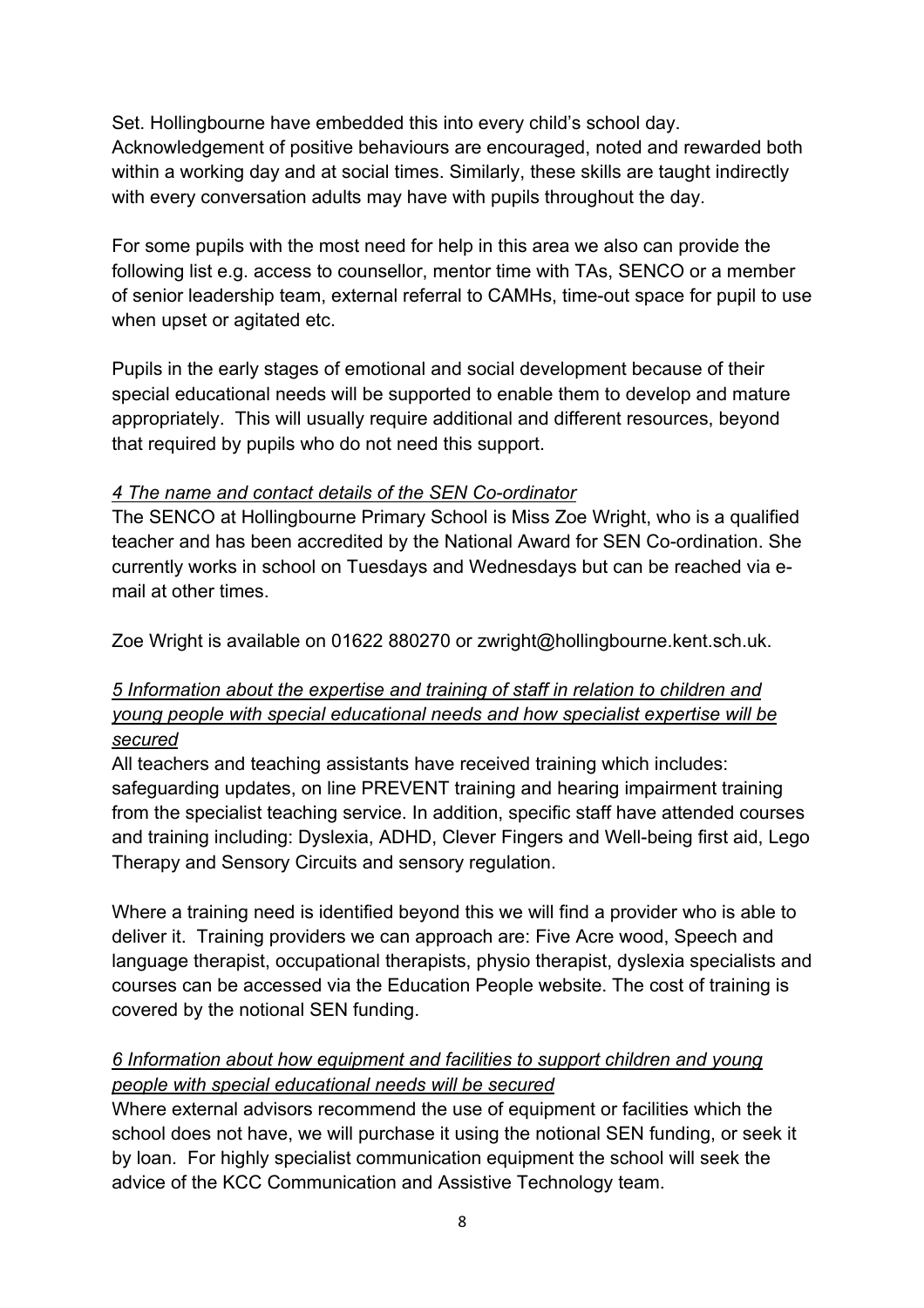# *7 The arrangements for consulting parents of children with special educational needs about, and involving them in, their education*

All parents of pupils at Hollingbourne Primary School are invited to discuss the progress of their children on 3 occasions a year and receive a written report at the end of the year. In addition we are happy to arrange meetings outside these times. As part of our normal teaching arrangements, all pupils will access some additional teaching to help them catch-up if the progress monitoring indicates that this is necessary; this will not imply that the pupil has a special educational need. All such provision will be recorded, tracked and evaluated on a Provision Map and progress will be shared with parents three times per year.

If following this normal provision improvements in progress are not seen, we will contact parents to discuss the use of internal or external assessments which will help us to address these needs better. From this point onwards the pupil will be identified as having special educational needs because special educational provision is being made and the parent will be invited to all planning and reviews of this provision. Parents will be actively supported to contribute to assessment, planning and review.

In addition to this, parents of pupils with a statement of SEN / Education, Health and Care Plan will be invited to contribute to and attend an annual review, which, wherever possible will also include other agencies involved with the pupil. Information will be made accessible for parents.

## *8 The arrangements for consulting young people with special educational needs about, and involving them in, their education*

When a pupil has been identified to have special educational needs because special educational provision is being made for him or her, the pupil will be consulted about and involved in the arrangements made for them as part of person-centred planning. Parents are likely to play a more significant role in the childhood years with the young person taking more responsibility and acting with greater independence in later years.

### *9 The arrangements made by the governing body relating to the treatment of complaints from parents of pupils with special educational needs concerning the provision made at the school*

The normal arrangements for the treatment of complaints at Hollingbourne Primary School are used for complaints about provision made for special educational needs. We encourage parents to discuss their concerns with the class teacher, SENCO or Headteacher to resolve the issue before making the complaint formal to the Chair of the governing body.

If the complaint is not resolved after it has been considered by the governing body, then a disagreement resolution service or mediation service can be contracted. If it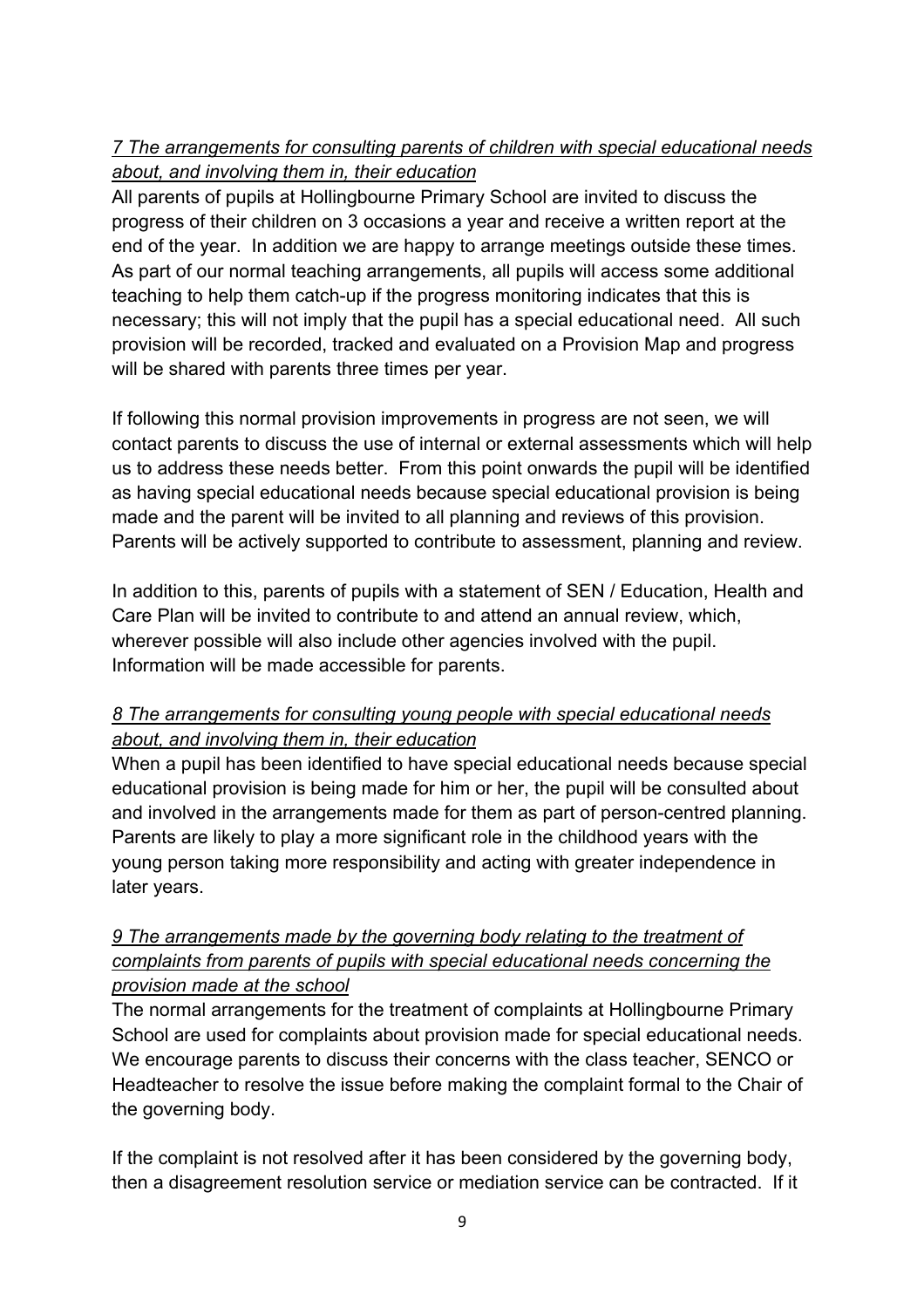remains unresolved after this, the complainant can appeal to the First–tier Tribunal (Special Educational Needs and Disability), if the case refers to disability discrimination, or to the Secretary of State for all other cases.

There are some circumstances, usually for children who have a Statement of SEN/Educational Health Care Plan where there is a statutory right for parents to appeal against a decision of the Local Authority. Complaints which fall within this category cannot be investigated by the school.

*10 How the governing body involves other bodies, including health and social services bodies, local authority support services and voluntary organisations, in meeting the needs of pupils with special educational needs and in supporting the families of such pupils*

The governing body have engaged with the following bodies:-

- Free membership of LIFT for access to specialist teaching and learning service
- Link to Disabled Children's Service for support to families for some pupils with high needs
- Access to local authority's service level agreement with Speech and Language Therapy Services / Occupational Therapy Services / Physiotherapy Services for pupil with requirement for direct therapy or advice
- Ability to make ad hoc requests for advice from Communication and Assistive Technology Team, etc
- Membership of professional networks for SENCO eg SENCO forum and LIFT.

*11 The contact details of support services for the parents of pupils with special educational needs and disabilities and children and young people with SEND up to age 25 (Code of Practice 2015, 6.39)*

Information Advice and Support Kent (IASK) provides a free and confidential, information, advice and support service, for parents of a disabled child or child with special educational needs and to children and young people up to age 25 who have a special educational need or disability.

Trained staff can provide impartial legally based information and support on educational matters relating to special educational needs and disabilities, including health and social care. The aim is to empower parents, children and young people to fully participate in discussions and make informed choices and decisions. Also, to feel confident to express their views and wishes about education and future aspirations.

They can be contacted on

**HELPLINE:** 03000 41 3000 **Office:** 03000 412412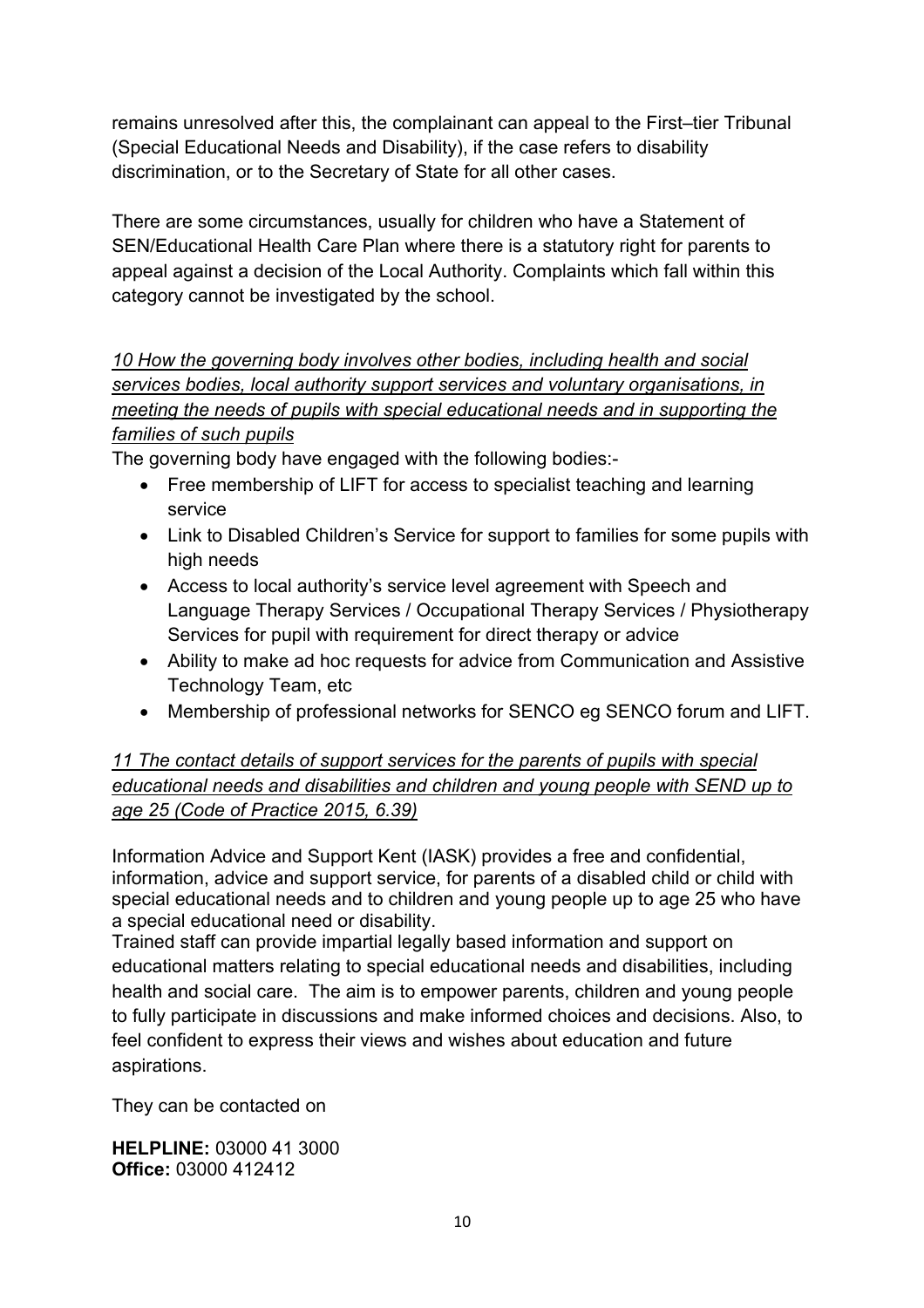#### **E-mail:** iask@kent.gov.uk

#### www.kent.gov.uk/iask

## *12 The school's arrangements for supporting pupils with special educational needs in transferring between phases of education or in preparing for adulthood and independent living*

At Hollingbourne Primary School we work closely with the educational settings used by the pupils before they transfer to us in order to seek the information that will make the transfer is a seamless as possible. Eg Nursery and individual home visits take place in the summer term before EYFS pupils join us at Hollingbourne. Similarly, the transition from Hollingbourne to secondary settings is equally is managed effectively through school visits and representatives from the secondary schools visiting us. For pupils with SEN the SENCo liaises closely with the secondary SENCOs to ensure all information and current support is forwarded to them.

#### *13 Information on where the local authority's local offer is published.*

The local authority's local offer is published on https://www.kent.gov.uk/education-andchildren/special-educational-needs and parents without internet access should make an appointment with the SENCO for support to gain the information they require.

| Approved by the GB on |  |
|-----------------------|--|
|                       |  |

Next review on December 2021

# \*\*Please Scroll Down to View Intervention Details. \*\*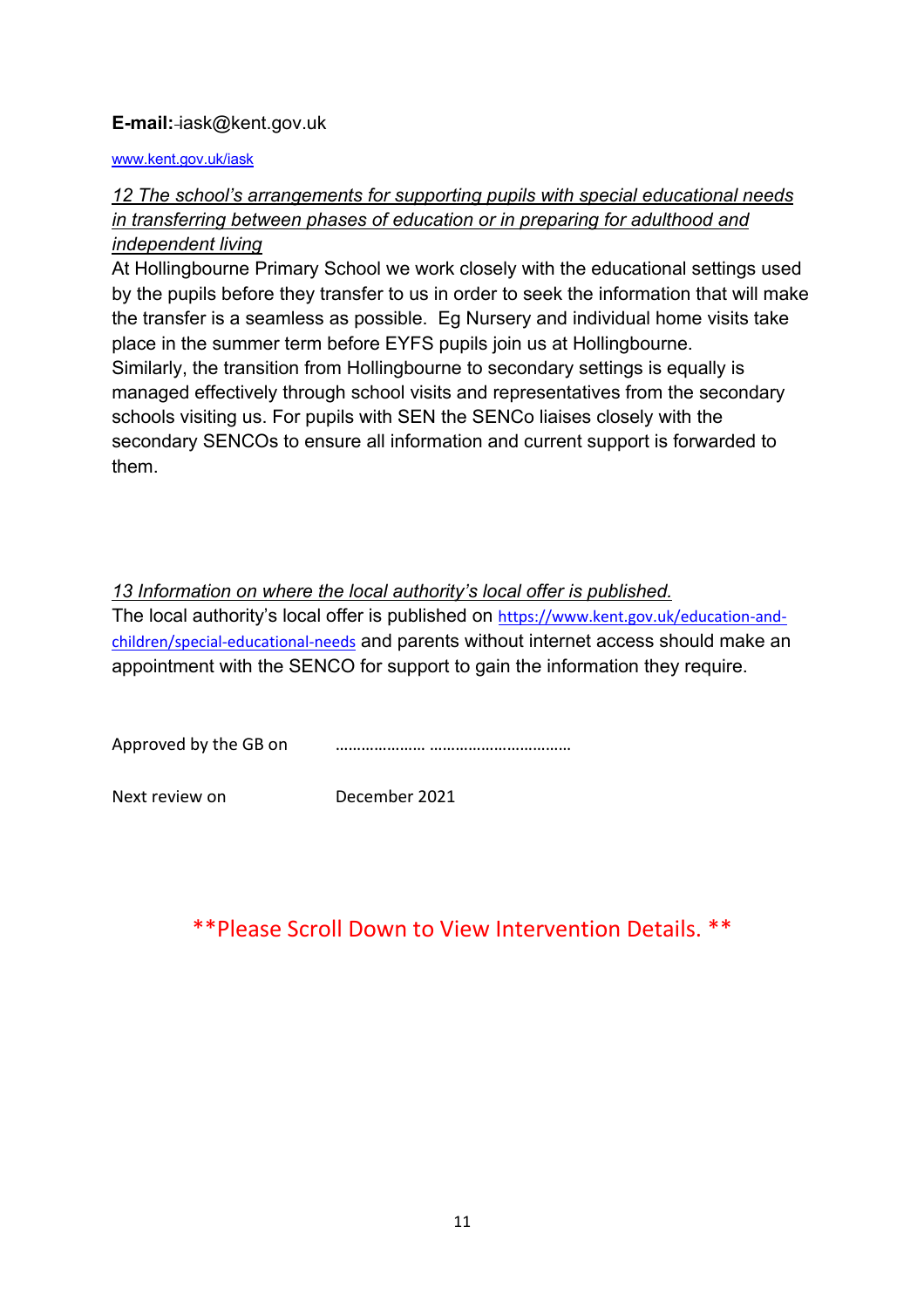# **Interventions**

in an addition to high quality teaching, differentiated for individual pupils



# *Cognition and learning*

ADDITIONAL READING SUPPORT (GROUP or 1:1)

**Description:** Additional reading support in specific areas identified by the Class teacher in both the mechanic of reading and comprehension of text.

**Used for needs arising from:** a need to bridge a gap and enhance progress in reading skills

**Frequency:** 2+ times a week

# AUDITORY/VERBAL MEMORY SKILLS

**Description:** Very small group or individual intervention to practice listening and remembering skills carried out through a range of games and activities.

*Auditory/Verbal training activities include:*

- Ø *Auditory Memory Skills by Mark and Katy Hill- activities using the book*
- Ø *I went to the supermarket- Pupils has to repeat back sentences of increasing length and complexity.*
- Ø *Find the changed or missing word pupil to identify the change.*
- Ø *What's their job- pupil to recall*
- Ø *Word repetition- pupil to repeat in the correct order.*
- Ø *Letter Name Repetition- as word but with letter names.*
- Ø *Digit repetition- as above*

**Used for needs arising from:**

Memory Magic measuring Auditory Verbal Memory. Class Teacher observations.

**Frequency:** 2+ times a week, 1:1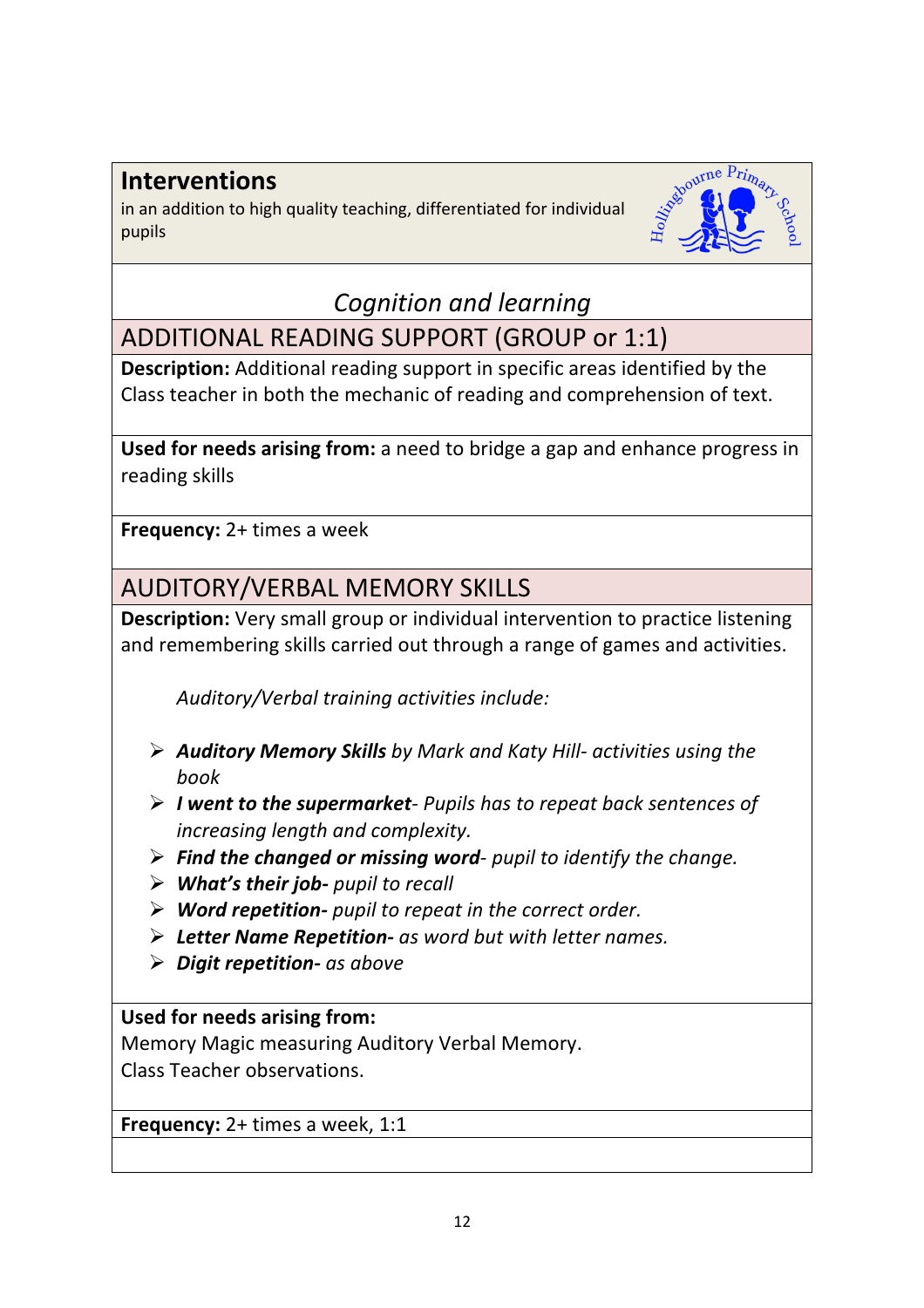# VISUAL MEMORY SKILLS

# **Description:**

Very small group or individual intervention to practice listening and remembering skills carried out through a range of games and activities. *Auditory/Verbal training activities include:*

- Ø *Visual Memory Skills by Mark and Katy Hill- activities using the book.*
- Ø *Activities and games such as: find the missing part, what's wrong here?, Kim's game, symbols, who lives here? Pelmanism ( to remember where the other pair is), card games (Snap, Happy Families)*

**Used for needs arising from:** Memory Magic assessment measuring poor visual memory or visual processing.

Class Teacher observations. A child may lack the ability to:

- discriminate dominant features of an object (**visual discrimination**)

- perceive positions of objects in relation to other objects (**spatial** 

**relationships,** such as figure reversals or rotations),

-recognise an object or item shortly after it has been removed. **(visual memory)**

**-**identify an object when there is a complex background or with surrounding objects. **(Figure-ground)**

**-**the ability to identify a whole figure when pieces are missing. **(Visual closure)**

**Frequency:** 2-3 times a week

# PHONICS

**Description:** Using Letters and Sounds, to support pupils with the gaps in their reading and spelling using phonics and learning 'tricky words'. Where this approach proves ineffective, individuals will be introduced to precision teaching methods or to the Toe by Toe programme. Precision teaching is a structured teaching method that is designed to improve the accuracy and fluency of reading and spelling. It is fast paced and repetitive. Toe by Toe is a highly structured phonics based manual for weak readers who struggle to decode.

**Used for needs arising from:** assessments from Phonics Screening and Class Teacher identifying gaps in children's reading and spelling of phonics.

**Frequency:** 2+ times a week. Small groups.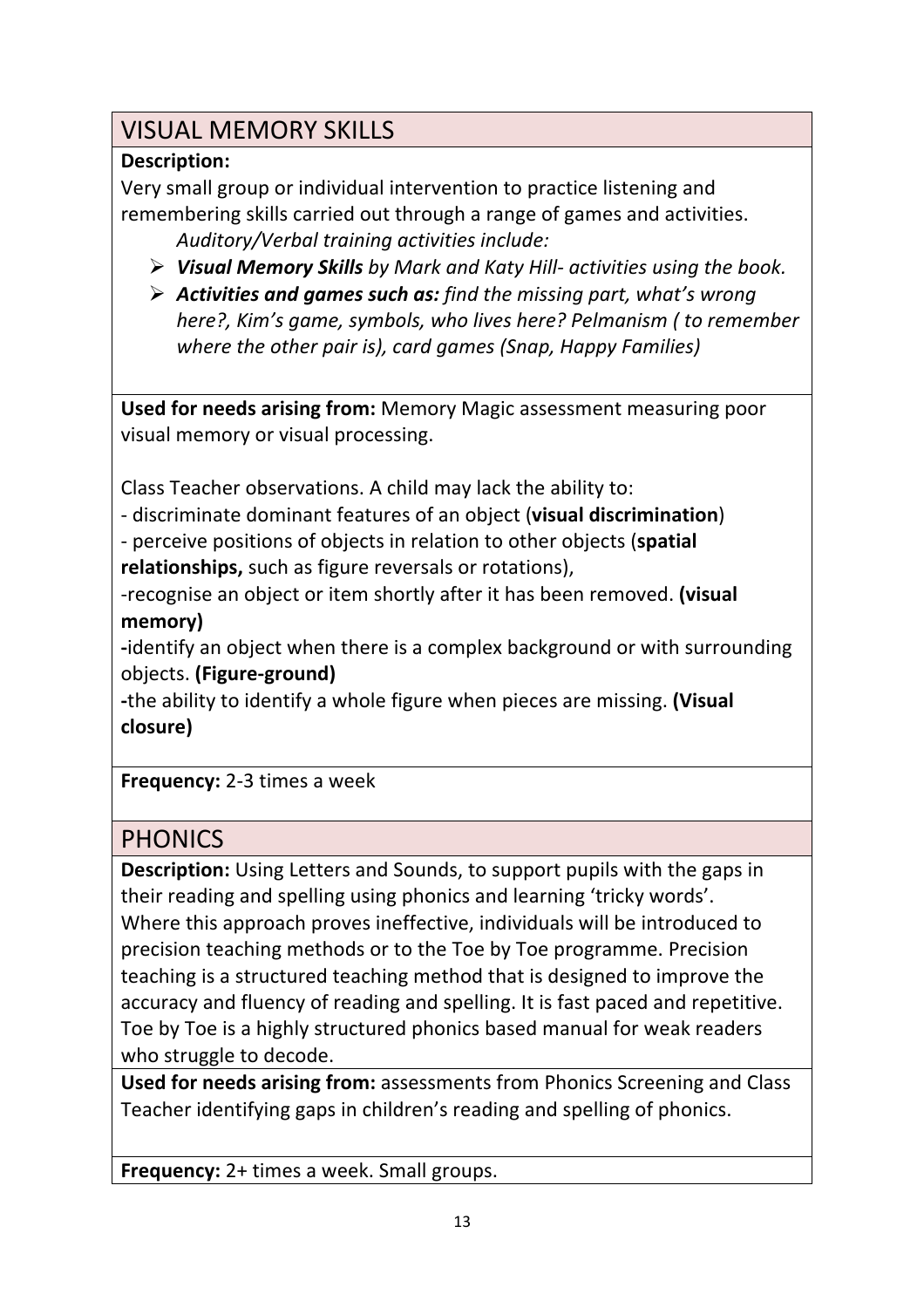Precision teaching and Toe by Toe 3+ times weekly

POWER OF TWO

**Description:** *Power of 2* enables children to make progress with their *maths*. The book is a highly structured coaching manual and it teaches all the mental *maths* required by the new *Mathematics* Curriculum, and through its use enables pupils to access the full *maths* curriculum. It has a repeated learning approach to help cement and consolidate learning of key maths skills focusing on the main operations

**Used for needs arising from**: maths assessments made by the CT and where gaps in learning and understanding have been identified.

**Frequency:** 1:1, 3+ times a week**.**

**Frequency:** 3+ times a week, during registration time or as a separate intervention.

# *Communication and interaction*

# SPEECH LINK and LANGUAGE LINK

**Description:** Speech Link and language link are an online resource package that provides printable resources and on-line activities. It enables staff to support with pupils who struggle with common speech sounds and language difficulties. The resources support articulation and language misconceptions. The assessment tools also identifies pupils who have needs that may require Speech Therapy intervention and language assessment.

**Used for needs arising from:** Class Teacher identifies needs and/ or parents.

**Frequency:** 1:1 and small group 2+ times a week.

*Social, emotional and mental health*

# COMIC STRIP CONVERSATIONS

**Description:** an activity used to teach social understanding. Conversation can be used to clarify a misunderstanding – it can show what was said and thought by the student and can also show the thoughts of others. A Comic Strip Conversation is a conversation between 2 or more people using simple drawings. This slows the conversation, allows you to forensically find out what was said and thought in a situation that caused a problem. It helps to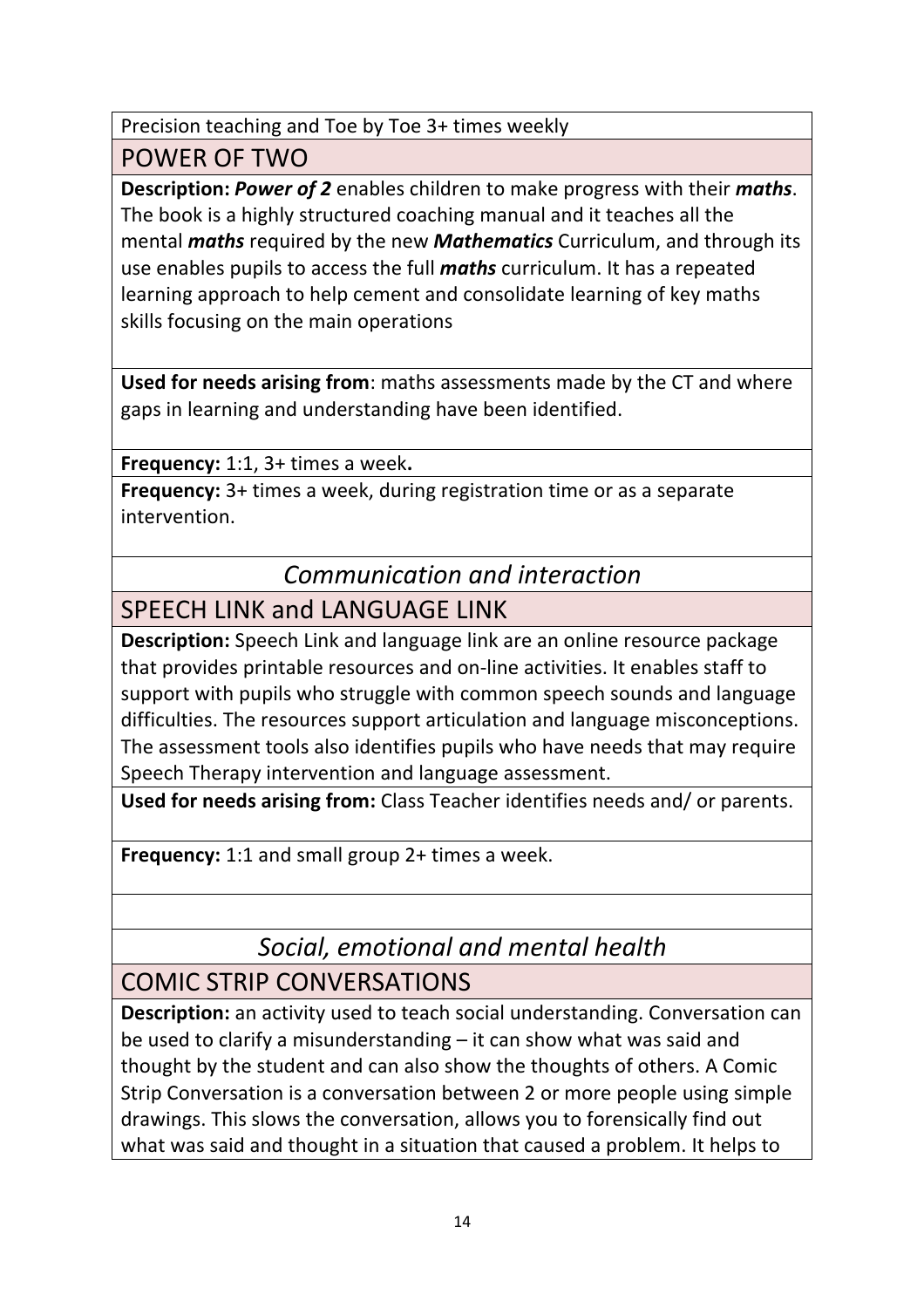communicate their feelings and perception of a situation. Drawing the story of something that has happened rather than being asked lots of questions. Once a recount has been explored it is beneficial to change the ending with the child. 'How could things have gone differently?'

**Used for needs arising from:** a conflict between two or more pupils and a comic strip can help to reflect and resolve a situation. Situations identified by mid-day supervisors, TAs or Class Teacher.

**Frequency:** When required.

# DRAWING and TALKING

**Description:** Drawing and Talking is a safe and easy drawing technique for use with children and young people who have suffered trauma or have underlying emotional difficulties affecting their mental health and wellbeing. Drawing and Talking therapy supports those who are not realising their full potential either socially or academically. The children set the pace and the subject matter for their drawings and discussions that are adult led come from these drawings.

# **Used for needs arising from:** SEMH needs

**Frequency:** 30 minutes once a week 1:1 for 12 weeks.

# LEGO THERAPY

**Description:** a fun-based activity to enhance social communication skills including: turn taking, patience, tolerance of another's view, sharing, conversation, team work, shared attention, listening skills, following instructions and problem solving. Three children are each assigned a different role each week: engineer, supplier and builder. These roles are clearly defined, and the children adhere to the rules of the game. Together, over several week they construct a toy using the manual provided.

**Used for needs arising from:** pupils who have been identified by their Class teacher as benefitting from this intervention.

**Frequency:** 1:3 once a week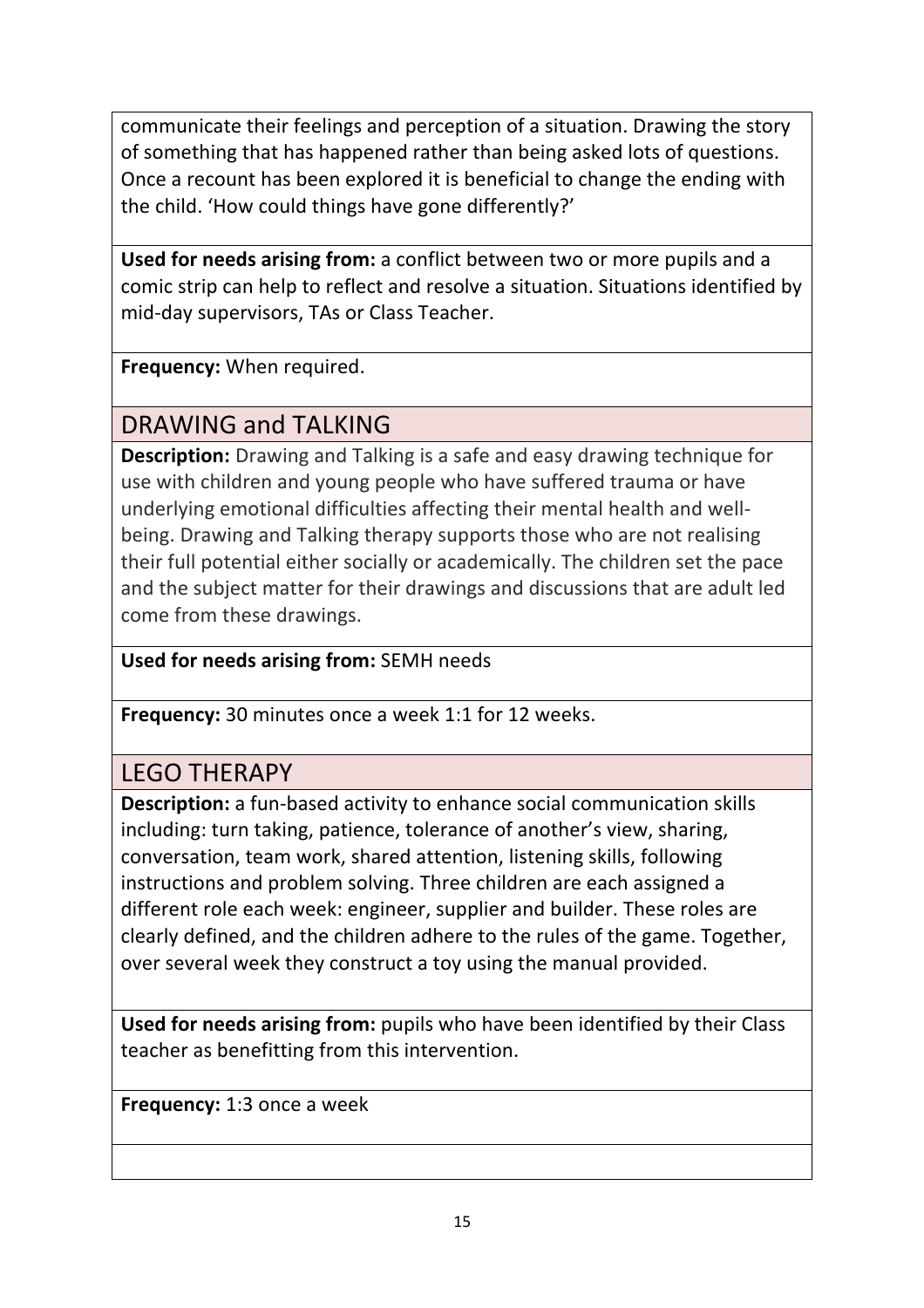# SOCIAL SKILLS

**Description:** Games and Activities that support specific social interactions and communications.

**Used for needs arising from:** Identified by the Class Teacher.

**Frequency:** 1:1 once a week

# *Physical and sensory*

# SENSORY CIRCUITS

**Description:** *Sensory Circuits* provides a sequence of activities done repeatedly to provide the child with the right type of *sensory* input in order to calm and organise them for the day ahead ready for learning to occur. It benefits a range of pupils. Each session is divided into three sections: Alerting activity, organising and calming.

**Used for needs arising from:** Class Teacher identifying children who lack concentration, are lethargic, fidgety, lack co-ordination or balance, struggle with fine or gross motor skills. Similarly, children who lack confidence or who have a low self-esteem.

**Frequency:** 3+ times a week**.** Small group.

# CLEVER FINGERS

**Description**: An intervention programme to help children develop fine motor skills, hand-eye co-ordination and control. We have a box of varied, practical activities which rehearse skills in threading, cutting, manipulation etc.

**Used for needs arising from**: weak fine motor skills noted by the class teacher, community paediatrician or OT.

**Frequency**: 3+ times a week, during registration time or as a separate intervention.

CLICKER and other assistive technology

Description: Clicker is a literacy support tool. It is a word processor designed to make reading more appealing to pupils. It incorporates visuals, predicts words and reads back what you have written. It also allows teachers to create word banks and provide scaffolded support to those who find writing more of a struggle.